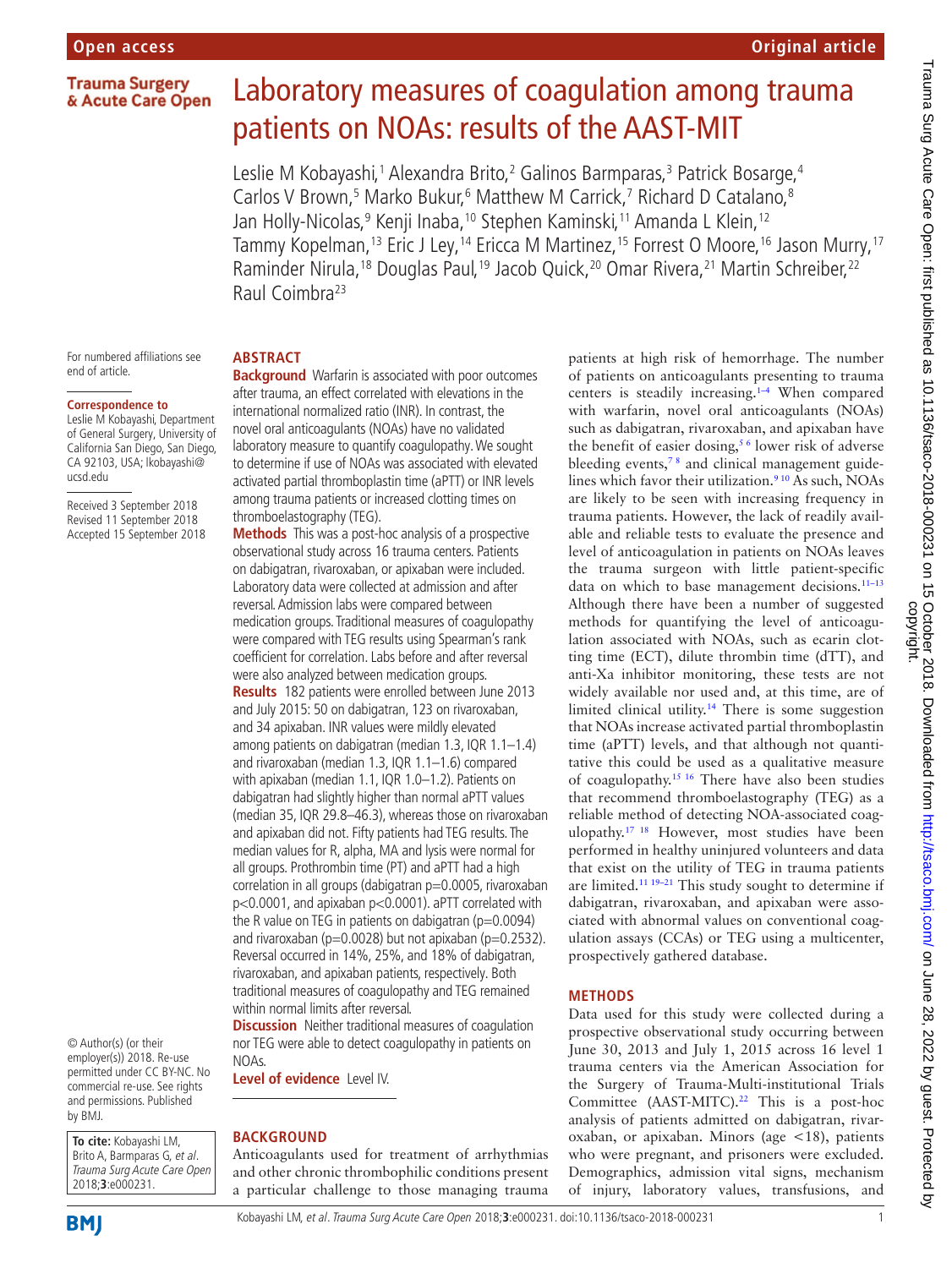reversal attempts were collected. Attempts at reversal of coagulopathy included administration of vitamin K, prothrombin complex (PCC), hemodialysis, and transfusion of fresh frozen plasma (FFP), cryoprecipitate or platelets. Laboratory values at admission were compared between medication groups. Repeat laboratory values when present after attempts at reversal were also analyzed. STATA/MP V.14.1 was used to perform the analysis. Continuous variables were reported using mean and SD if normally distributed, and median and IQR if not normally distributed. Univariate analysis used the Pearson's  $\chi^2$  for categorical variables. Continuous variables were tested using the non-parametric Kruskal-Wallis test; those that followed a normal distribution were analyzed using one-way analysis of variance (ANOVA). Post-hoc comparisons were performed using the Wilcoxon rank-sum test when the Kruskal-Wallis test was significant, and independent-samples t-test with Bonferroni correction for significant ANOVA results. CCAs (aPTT and prothrombin time (PT)/international normalized ratio (INR)) were compared with TEG results using Spearman's rank coefficient to determine if any correlation existed. All variables were checked for missing data and any significant values were reported in the Results section.

#### **Results**

One hundred and eighty-two patients on NOAs were identified in the database: 50 on dabigatran, 123 on rivaroxaban, and 34 apixaban. Patients were primarily older, non-Hispanic white, and admitted after a fall. Demographics were not significantly different between the medication groups. Very few patients had a documented history of comorbid conditions associated with coagulopathy, such as renal failure (one patient) or cirrhosis (three patients), and their incidence was similar between medication groups ([table](#page-1-0) 1).

Admission INR values were mildly elevated among patients on dabigatran (median 1.3, IQR 1.1–1.4) and rivaroxaban (median 1.3, IQR 1.1–1.6) compared with apixaban (median 1.1, IQR 1.0–1.2). Patients on dabigatran presented with slightly higher than normal aPTT values (median 35, IQR 29.8–46.3), whereas those on rivaroxaban and apixaban did not. Fifty patients had admission TEG results. The median values for R, alpha, and maximum amplitude (MA) were within normal limits and did not differ significantly between groups [\(table](#page-1-1) 2). No patients in the study had significant lysis at admission TEG.

Admission PT and aPTT had a moderate degree of correlation in all medication groups (dabigatran  $r=0.5281$ ,  $p=0.0005$ ; rivaroxaban r=0.5365, p<0.0001; apixaban r=0.5634, p<0.0001) ([figure](#page-2-0) 1). PT correlated moderately with the R value on TEG only among patients on rivaroxaban  $(r=0.5161, p=0.0059)$ ([figure](#page-3-0) 2). aPTT correlated with the R value on TEG strongly

<span id="page-1-0"></span>**Table 1** Demographics, mechanism of injury, admission physiology, and injury severity of patients on novel oral anticoagulants

|                        | Dabigatran     | Rivaroxaban    | Apixaban       | P values |
|------------------------|----------------|----------------|----------------|----------|
| $\overline{n}$         | 50             | 123            | 34             |          |
| Age (SD)               | 79 (12)        | 74 (16)        | 80 (11)        | 0.137    |
| Female (%)             | 52             | 46             | 56             | 0.493    |
| Renal failure (%)      | 0(0)           | 1(1)           | 0(0)           | 0.710    |
| Cirrhosis (%)          | 1(2)           | 2(2)           | 0(0)           | 0.729    |
| Race $*(\%)$           |                |                |                | 0.777    |
| <b>Black</b>           | $\overline{0}$ | 1              | $\overline{0}$ |          |
| Asian                  | $\overline{2}$ | 1              | 0              |          |
| <b>Hispanic</b>        | 8              | $\overline{7}$ | $\overline{3}$ |          |
| Non-Hispanic white     | 84             | 86             | 97             |          |
| Mechanism (%)          |                |                |                | 0.843    |
| Fall                   | 70             | 74             | 74             |          |
| Motor vehicle accident | 14             | 16             | 18             |          |
| Found down             | 6              | $\overline{2}$ | 0              |          |
| Auto vs. pedestrian    | $\overline{4}$ | $\overline{2}$ | $\overline{0}$ |          |
| $GCS \le 8$ (%)        | 4              | 4              | 3              | 0.954    |
| Shock (SBP<90) (%)     | $\overline{4}$ | $\overline{7}$ | $\Omega$       | 0.279    |
| ISS median (IQR)+      | $9(4-13)$      | $5(4-10)$      | $6(4-10)$      | 0.834    |
| $ISS \ge 10^+ (%)$     | 42             | 36             | 41             | 0.737    |
| Reversed (%)           | 7(14)          | 31 (25)        | 6(18)          | 0.225    |

Missing data <1% unless specifically noted in the table. Data previously presented<sup>22</sup>

For Renal Failure and Cirrhosis both the number of patients as well as percent (in parentheses) of the population with the comorbidity are presented. Values in bold signify number of patients and percent of population in parentheses.

\*Race: missing/other: 9 (4%).

†ISS: missing 3 (1.5%).

GCS, Glasgow Coma Scale; ISS, Injury Severity Score; SBP, systolic blood pressure.

in patients on dabigatran ( $r=0.6652$ ,  $p=0.0094$ ) and moderately in patients on rivaroxaban ( $r=0.5627$ ,  $p=0.0028$ ) but did not correlate for patients on apixaban  $(r=0.5000, p=0.2532)$ ([figure](#page-3-1) 3).

Attempts at reversal occurred in 19% of patients overall, 7 dabigatran, 31 rivaroxaban, and 6 apixaban patients. The percentage of patients reversed did not differ significantly between medications groups [\(table](#page-1-0) 1). Postreversal CCAs were present in the majority of patients; 6 of 7 dabigatran, 27 of 31 rivaroxaban, and 4 of 6 apixaban [\(table](#page-4-0) 3). The mean time from admission to repeat aPTT was 16 (SD  $\pm$ 49) hours and INR 18 (SD  $\pm$ 31) hours. Similar to admission values the postreversal INR of apixaban patients was significantly lower than

<span id="page-1-1"></span>

| Table 2<br>Laboratory measures of coagulation among patients on novel oral anticoagulants                                                                                                                                                          |                     |                     |                     |          |  |  |  |
|----------------------------------------------------------------------------------------------------------------------------------------------------------------------------------------------------------------------------------------------------|---------------------|---------------------|---------------------|----------|--|--|--|
|                                                                                                                                                                                                                                                    | Dabigatran          | Rivaroxaban         | Apixaban            | P values |  |  |  |
| $\mathsf{n}$                                                                                                                                                                                                                                       | 50                  | 123                 | 34                  |          |  |  |  |
| PT value (IQR)                                                                                                                                                                                                                                     | $14.1(12.1 - 15.5)$ | $13.8(11.8 - 17.3)$ | $13.4(11.3-15)$     | 0.4406   |  |  |  |
| INR (IQR)                                                                                                                                                                                                                                          | $1.3(1.1-1.4)$      | $1.3(1.1-1.6)$      | $1.1(1.0-1.2)$      | 0.0113   |  |  |  |
| aPTT (IQR)                                                                                                                                                                                                                                         | 35.0 (29.8-46.3)    | 30.4 (27.0-35.9)    | 28.7 (25.7-33.9)    | 0.0017   |  |  |  |
| TEG R median (IQR)                                                                                                                                                                                                                                 | $5.3(3.9 - 7.5)$    | $5.6(4.4 - 8.0)$    | $4.4(4.0 - 5.0)$    | 0.2066   |  |  |  |
| TEG alpha median (IQR)                                                                                                                                                                                                                             | 69.5 (67.6-72.6)    | 70.7 (65.7-73.8)    | 71.2 (65.6-76.4)    | 0.8729   |  |  |  |
| TEG MA median (IQR)                                                                                                                                                                                                                                | $66.8(62.9 - 69.8)$ | $67.3(62.2 - 71.0)$ | $67.1(62.4 - 72.5)$ | 0.9860   |  |  |  |
| $\mathcal{C}^1,\ldots,\mathcal{C}^1,\ldots,\mathcal{C}^1,\ldots,\mathcal{C}^1$ and $\mathcal{C}^1,\ldots,\mathcal{C}^m$ and $\mathcal{C}^1,\ldots,\mathcal{C}^m$ and $\mathcal{C}^1,\ldots,\mathcal{C}^m$ and $\mathcal{C}^1,\ldots,\mathcal{C}^m$ |                     |                     |                     |          |  |  |  |

Significant values in bold. Normal values: PT=9.7–12.5; aPTT=25–34; R=5–10; alpha=53–72; MA=50–70; lysis=0%–8%. INR, international normalized ratio; TEG, thromboelastography.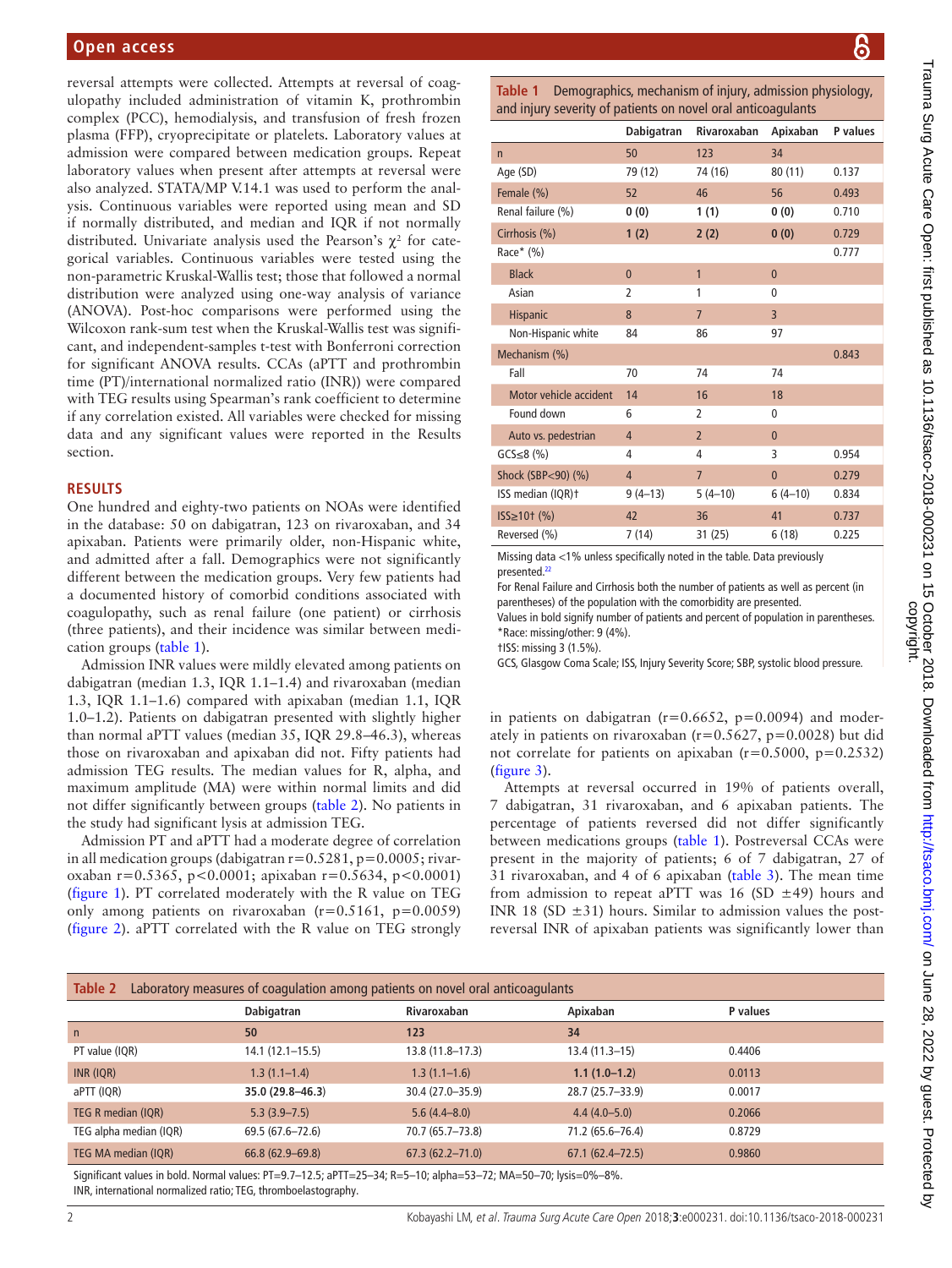

**Figure 1** Correlation between PT and aPTT values in patients on novel oral anticoagulants.

dabigatran patients ( $p=0.0096$ ), and the postreversal dabigatran aPTT value remained significantly higher than rivaroxaban and apixaban patients (p=0.0014). However, all median CCA values remained within normal limits in all medication groups [\(table](#page-4-0) 3).

Very few patients had postreversal TEG values recorded: 3 of 7 dabigatran, 11 of 31 rivaroxaban, and 2 of 6 apixaban patients. The mean time to repeat TEG was 10 (SD  $\pm$ 14) hours. All postreversal TEG measures were within normal limits and were not significantly different between medication groups ([table](#page-4-0) 3). Because of the paucity of patients with postreversal TEG values, no correlation between postreversal TEG and CCA values was performed.

#### **Discussion**

NOAs are considered to have a reliable dose–response relationship, and routine testing of serum concentrations is not currently recommended[.6 9 23](#page-5-9) However, using liquid chromatography-tandem mass spectrometry $24$  and validated indirect tests such as calibrated anti-Xa assays, multiple studies have reported that NOA levels can vary up to 7 to 20 times between peak and trough measurements depending on the agent.<sup>25,26</sup> In the case of dabigatran, further data showed that higher drug concentrations were associated with a higher risk of major bleeding events.<sup>[27](#page-5-12)</sup> Additionally, NOA levels vary with age, gender, and creatinine clearance.<sup>26 27</sup> It has also been shown that NOAs interact with medications commonly used in the atrial fibrillation/hypercoagulable patient population, including atorvastatin and diltiazem.<sup>2</sup> Given this potential variability, it is critically important to be able to detect and quantify the level of NOA-associated coagulopathy to guide clinical decision making after injury and evaluate the efficacy of reversal attempts.

Studies have shown that there are effective tests to measure NOAs, including thrombin time, dTT, and ecarin-based tests (ECT and ecarin chromogenic assay (ECA)), to detect dabigatran levels, and agent-specific anti-Xa activity assays for rivaroxaban and apixaban.<sup>12 17 25</sup> Although anti-Xa activity assays are being used more commonly, they are not universally available, particularly with specific agent calibration. These studies often need

<span id="page-2-0"></span>to be sent out to specialty labs, and cost and turnaround time can reduce their clinical utility greatly. As such, many studies including ours have looked at the feasibility of using more easily and rapidly obtained laboratory measures (CCAs and TEG) to estimate the anticoagulant effects of NOAs.

Multiple studies, primarily in healthy volunteers, have demonstrated modest elevations in aPTT with dabigatran, but the relationship is non-linear at higher concentrations and very modest.[12 13 25](#page-5-15) PT/INR are also mildly elevated for patients on dabigatran, but these tests are less sensitive than aPTT. In contrast, aPTT is only sometimes elevated in the presence of rivaroxaban, and the relationship is non-linear across all concentrations. Rivaroxaban has also been found to prolong PT, but less so than dabigatran and with a wider range of responses. Neither PT/INR nor aPTT is elevated with apixaban use.[12 13 25 29](#page-5-15) This is in line with our findings of significantly higher aPTT values among patients taking dabigatran compared with patients on rivaroxaban and apixaban. The median aPTT for dabigatran was also the only value noted in this study to be above laboratory normal values, although this very modest elevation is unlikely to be clinically relevant [\(table](#page-1-0) 1). When INR values were compared between the three groups, the median INR level in patients taking apixaban was statistically significantly lower than both dabigatran and rivaroxaban ([table](#page-1-0) 1). However, all median INR values for the three drugs remained within normal limits. In the only other published study addressing NOAs among trauma patients, Ali et al<sup>[11](#page-5-4)</sup> similarly demonstrated increases in aPTT level in patients on dabigatran. The elevations in aPTT were more clinically significant in patients on dabigatran in the Ali *et al*<sup>[11](#page-5-4)</sup> study, with 100% having levels  $>36.5$  s and a median of 52.7 s, whereas the IQR for patients in the present study on dabigatran was 29.8 to 46.3 s. There are several explanations for the differences between our results. First, the sample size of the published study was severely limited with only 6 dabigatran patients compared with 50 in our study. Additionally, the mean Injury Severity Score (ISS) was higher in the Ali *et al*[11](#page-5-4) study at  $18\pm10$  compared with our median ISS of 9 (IQR 4-13) in our dabigatran patients. It is possible that the CCA and TEG results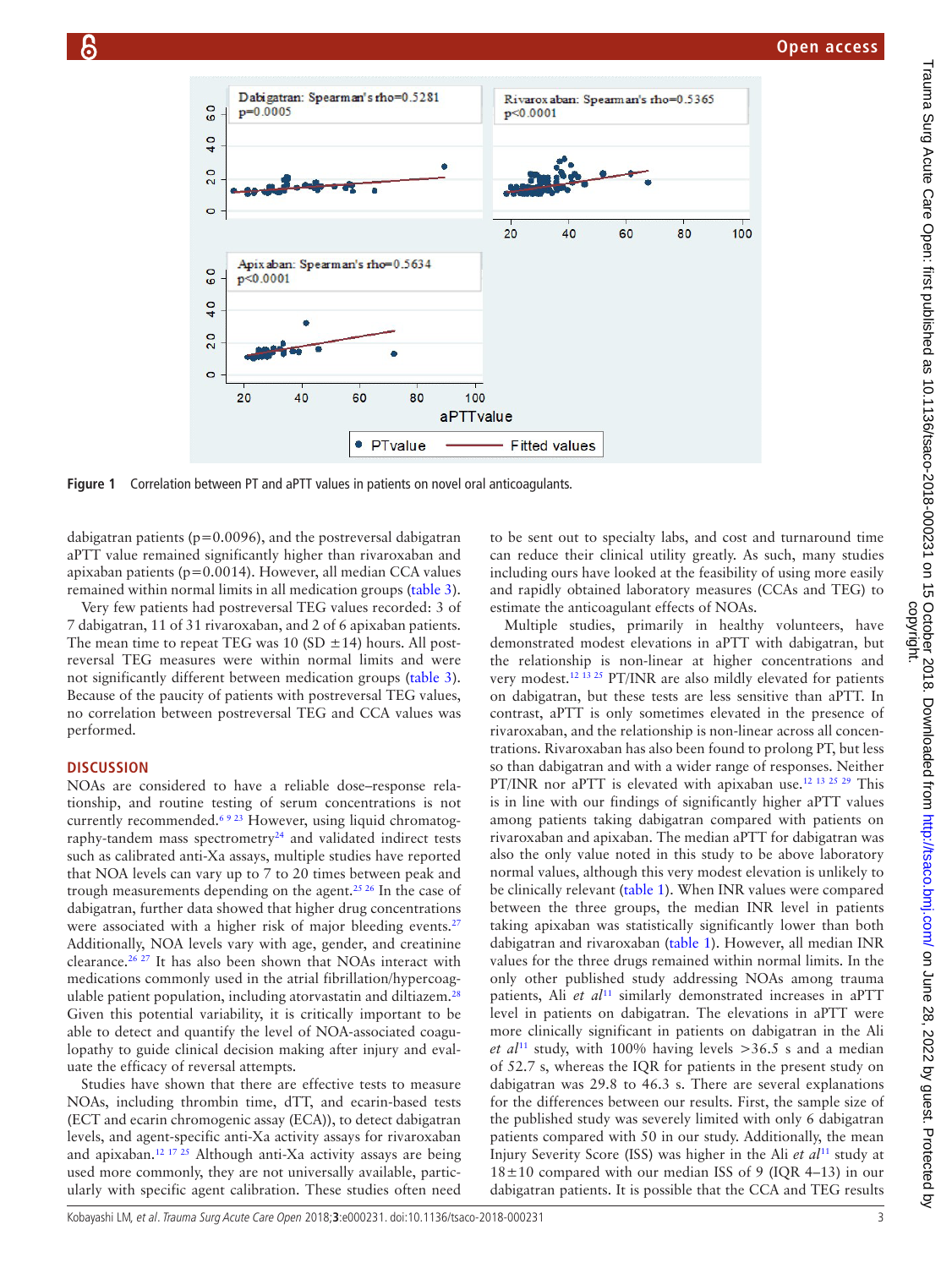

**Figure 2** Correlation between PT and R values in patients on novel oral anticoagulants.TEGR, thromboelastogram Reaction (R) time; PT, prothrombin time

in the Ali *et al*<sup>[11](#page-5-4)</sup> study were due, in part, to coagulopathy of trauma rather than NOA use.

TEG is increasingly used in trauma settings, and recent literature has demonstrated an improved ability of TEG to predict transfusion and bleeding in severely injured trauma patients.<sup>[30](#page-5-16)</sup> There have also been studies that suggest that TEG can reliably detect NOAs, primarily as a prolongation of R time when compared with healthy controls not exposed to drug[.17 18 21](#page-5-7) The study by Ali *et al*<sup>[11](#page-5-4)</sup> did not show significant differences in TEG-identified coagulopathy in patients with preinjury pharmacologic anticoagulation compared with those without the exposure, but their study was limited by a small sample size. In our larger study, we were also not able to detect any significant <span id="page-3-0"></span>coagulopathy among NOA patients at admission TEG [\(table](#page-1-1) 2). There are several explanations for the inability of TEG to detect coagulopathy in NOA patients in our study. First, there is a tendency toward hypercoagulability in women, patients with atrial fibrillation, and the elderly, characteristics which were all common in our study group (female 52%, arrhythmia 57%, mean age  $77 \pm 14$ ).<sup>27 31 32</sup> It is possible that the trend toward hypercoagulability prevented the detection of the anticoagulant effects of the NOAs in our study population. Second, although the R values in the previously referenced studies were elevated compared with controls, the averages were not consistently outside of normal range.<sup>18</sup> It is possible that the presenting R time in our patients is elevated over their native R time but not



<span id="page-3-1"></span>**Figure 3** Correlation between aPTT and R values in patients on novel oral anticoagulants. TEGR, thromboelastogram Reaction (R) time; aPTT, activated partial thromboplastin time

க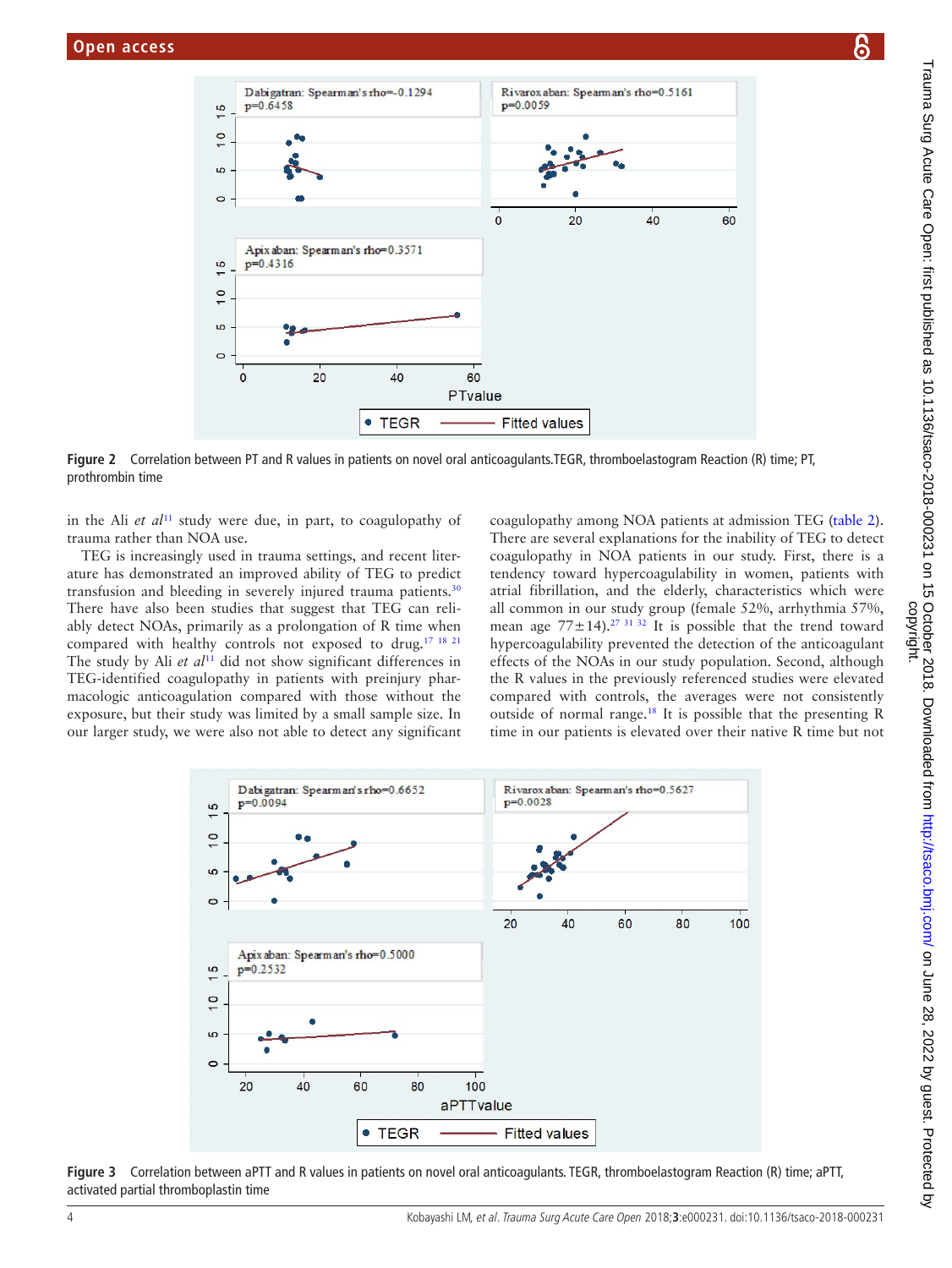<span id="page-4-0"></span>

| Laboratory measures of coagulation after attempted reversal<br>Table 3 |                     |                     |                     |          |  |  |  |  |
|------------------------------------------------------------------------|---------------------|---------------------|---------------------|----------|--|--|--|--|
|                                                                        | Dabigatran          | Rivaroxaban         | Apixaban            | P values |  |  |  |  |
| Patients reversed (n)                                                  |                     | 31                  | 6                   |          |  |  |  |  |
| Best INR (IQR)*                                                        | 1.3 (1.2–1.4)       | $1.2(1.1-1.3)$      | $1.1(1-1.2)$        | 0.0096   |  |  |  |  |
| Best aPTT (IQR)+                                                       | 34 (29.8-44.6)      | $30.1(26.9 - 24.5)$ | $29.2(26.1 - 33.2)$ | 0.0014   |  |  |  |  |
| Best TEG R median (IQR)‡                                               | $5.2(3.9-6.9)$      | $5.4(4.3 - 7.3)$    | $4.2(2.4-5)$        | 0.2125   |  |  |  |  |
| Best TEG alpha median (IQR)#                                           | $70(67.8 - 73.6)$   | $71.2(65.6 - 77.4)$ | $71.2(63 - 77)$     | 0.8723   |  |  |  |  |
| Best TEG MA median (IQR)‡                                              | $66.8(61.5 - 70.1)$ | $67.1(62.4 - 72.5)$ | 65.3 (56.7-69.8)    | 0.9364   |  |  |  |  |

Significant values in bold. Normal values: PT=9.7–12.5; aPTT=25–34; R=5–10; alpha=53–72; MA=50–70; lysis=0%–8%.

\*Repeat INR performed after reversal in 6 dabigatran, 27 rivaroxaban, and 4 apixaban patients.

† Repeat aPTT performed after reversal in 6 dabigatran, 24 rivaroxaban, and 3 apixaban patients.

‡ Repeat TEG performed after reversal in 3 dabigatran, 11 rivaroxaban, and 2 apixaban patients.

INR, international normalized ratio; MA, maximum amplitude; PT, prothrombin time; TEG, thromboelastography; aPTT, activated partial thromboplastin time.

enough to be outside of normal range, as was seen in the healthy volunteers. However, a small portion of the study population had repeat TEG values during their hospitalization, and although the small sample size precluded a statistically significant comparison the gross values did not appear to be different from admission values despite withholding the NOA. Lastly, trauma itself can result in an early hypercoagulable state; therefore, it is possible that the admission TEG values demonstrate this effect, with the hypercoagulable state after injury potentially masking or attenuating NOA-induced coagulopathy[.32](#page-5-18)

Based on prior studies demonstrating strong correlation between CCAs and TEG<sup>30</sup> among injured patients with traumatic coagulopathy, we sought to determine if there was any correlation between PT or aPTT and R value on TEG as this was the most commonly elevated TEG value in NOA studies.[17 18 21](#page-5-7) We found a consistent degree of correlation between the two CCAs (PT and aPTT) through all medication groups ([figure](#page-2-0) 1). However there was no consistent correlation between CCAs and R time on TEG (figures [2 and 3\)](#page-3-0). The strongest correlation was found between aPTT and R time in patients on dabigatran [\(figure](#page-3-1) 3), which is expected based on prior studies suggesting that elevations in aPTT and prolongation or R time are most pronounced and reliable among patients on dabigatran.[12 13 17 18 21 25](#page-5-15) It is possible that we were unable to detect a strong consistent correlation due to the overall small sample size, particularly for apixaban. It is also possible that the lack of clinically significant coagulopathy in any group precluded the identification of meaningful correlations.

There is some controversy on how to reverse patients on NOAs, and there is varying evidence for factor replacement via PCC, FFP, or specific recombinant factors as confirmation for their clinical utility is inconsistent and sparse.<sup>14 20</sup> In this study, 19% of patients underwent an attempt at reversal, the majority had repeat CCAs, and a minority had repeat TEG values recorded [\(table](#page-4-0) 3). Similar to admission results, the postreversal measures of coagulation remained within normal limits. Due to the very small sample size and heterogeneity in reporting postreversal lab values between medication groups, we did not perform a statistical comparison between prereversal and postreversal lab values. However, there did not appear to be any clinically significant difference between the median values for INR, aPTT, R, alpha, or MA at admission compared with those after reversal. This is in contrast to a study in healthy volunteers which demonstrated an elevation in PT with administration of rivaroxaban and reversal of the elevation with administration of PCC.<sup>20</sup> It is possible that attempts at reversal are achieving reductions in measures of both CCA and TEG values, but due to the very low sample size in this study and the heterogeneity of reversal strategies between centers we were unable to detect it.

This study has several limitations. First, and most importantly, we are limited by the relatively low sample size and are underpowered to detect very small elevations in measures of coagulation. However, it is unlikely that such subtle increases in coagulation parameters would be of great clinical significance. Second, it is a post-hoc analysis, and so any conclusions must be drawn cautiously. This data set also lacks controls of similar elderly patients not on anticoagulants and does not have baseline values of coagulation among the study population when off NOAs. Lastly, due to the infrequency of reversal and heterogeneity of reversal strategies in this study, it is not possible to determine if the current studies (CCA and TEG) could be used to gauge the impact of reversal in patients on NOAs.

In conclusion, among this group of trauma patients on NOAs seen at 16 level 1 trauma centers, neither CCAs nor TEG was able to detect clinically significant coagulopathy at admission, nor were they able to detect a significant impact of reversal attempts. There was also no reliable correlation between CCA and TEG values. With the lack of reliability of the more readily available coagulation assays, current decisions on reversing trauma patients on NOAs must be made based solely on the history of drug administration. Better qualitative and quantitative tests of coagulation such as ECA, ECT, and calibrated drug-specific anti-Xa levels should be strongly considered in the workup of trauma patients on NOAs and used to guide reversal attempts. Future studies should focus on correlating ECA/ECT and calibrated anti-Xa levels values with clinical outcomes and efficacy of reversal agents and protocols.

#### **Author affiliations**

1 Division of Trauma, Surgical Critical Care, Burns and Acute Care Surgery, Department of Surgery, University of California San Diego, San Diego, California, USA

2 Department of Surgery , University of California San Diego, San Diego, California, USA

3 Department of Surgery, Cedars Sinai Medical Center, Los Angeles, California, USA 4 Division of Acute Care Surgery, University of Alabama at Birmingham, Birmingham, Alabama, USA

5 Dell Medical School, University of Texas at Austin, Austin, Texas, USA

6 Division of Trauma, Emergency Surgery, and Surgical Critical Care, Surgical Intensive Care Unit Bellevue Hospital Center, New York, USA

7 University of North Texas Health Science Center, Fort Worth, Texas, USA

8 Loma Linda University Medical Center, Loma Linda, California, USA

9 Department of Surgery, Loma Linda University Medical Center, Loma Linda, California, USA

<sup>10</sup>Division of Trauma & Critical Care, University of Southern California, Los Angeles, California, USA

<sup>11</sup> Department of General Surgery and Surgical Critical Care, Santa Barbara Cottage Hospital, Santa Barbara, California, USA

<sup>12</sup>Department of Surgery, Dell Medical School, University of Texas at Austin, Austin, Texas, USA

<sup>13</sup> Division of Burns, Trauma, and Surgical Critical Care, University of Arizona Medical School-Phoenix Campus, Phoenix, Arizona, USA